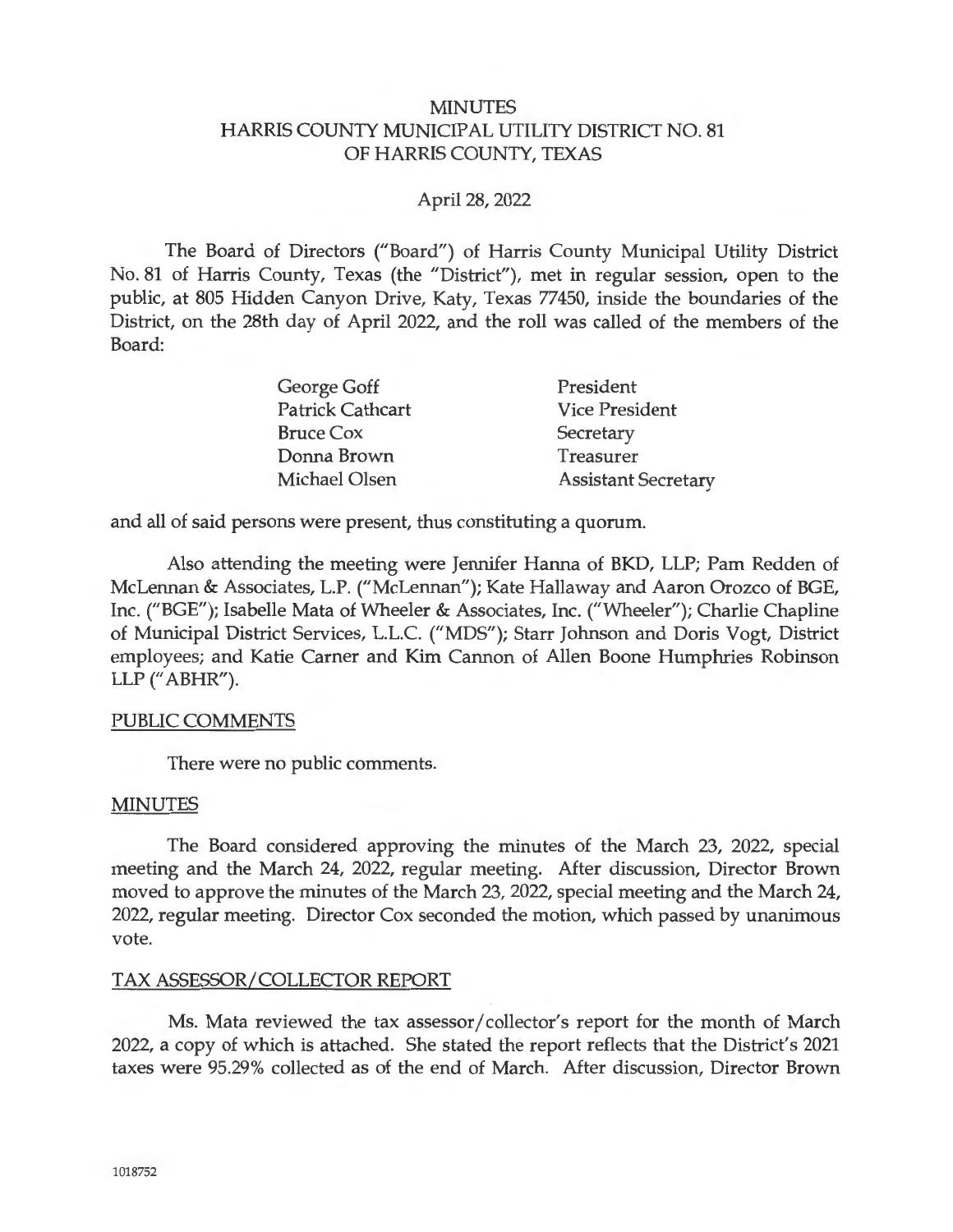moved to approve the tax assessor/ collector's report and pay the bills from the tax account. Director Cox seconded the motion, which passed by unanimous vote.

# REPORT FROM REVENUE MANAGEMENT SERVICES ON BUSINESSES PAYING SALES TAX

There was no discussion on this matter.

#### BOOKKEEPER'S REPORT

The Board reviewed the bookkeeper's report, a copy of which is attached. Ms. Redden reviewed each District account and the bills to be paid, as well as a budget to actual comparison.

After review and discussion, Director Cox moved to approve the bookkeeper's report, and the checks presented for payment. Director Olsen seconded the motion, which passed by unanimous vote.

#### APPROVE AUDIT FOR FISCAL YEAR END DECEMBER 31, 2021

Ms. Hanna reviewed the draft audit for the District's fiscal year end December 31, 2021. After discussion, Director Cathcart moved to approve the audit, subject to final review. Director Cox seconded the motion, which passed unanimously.

#### OPERATOR'S REPORT

Mr. Chapline distributed and reviewed the operator's report, a copy of which is attached. He stated the water accountability for the month is 86.9%.

Mr. Chapline updated the Board on the District's interconnect agreement with Memorial Municipal Utility District ("Memorial") and previous unauthorized opening of the interconnect. He stated that it is unknown how the interconnect was opened, but it has since been closed. Discussion ensued regarding the potential installation of a meter and estimated cost of same. Mr. Chapline stated the interconnect usage would be monitored. The Board did not take action.

Mr. Chapline stated the generator load testing is complete. He noted that three of the four generators are functioning properly. He noted that generator no. 2 has some issues and discussed possible repair. He stated generator no. 2 is scheduled to be replaced in the near future.

The Board discussed backcharges for repairs the District has completed. Mr. Chapline stated the backcharge invoices to commercial properties are monitored and tracked.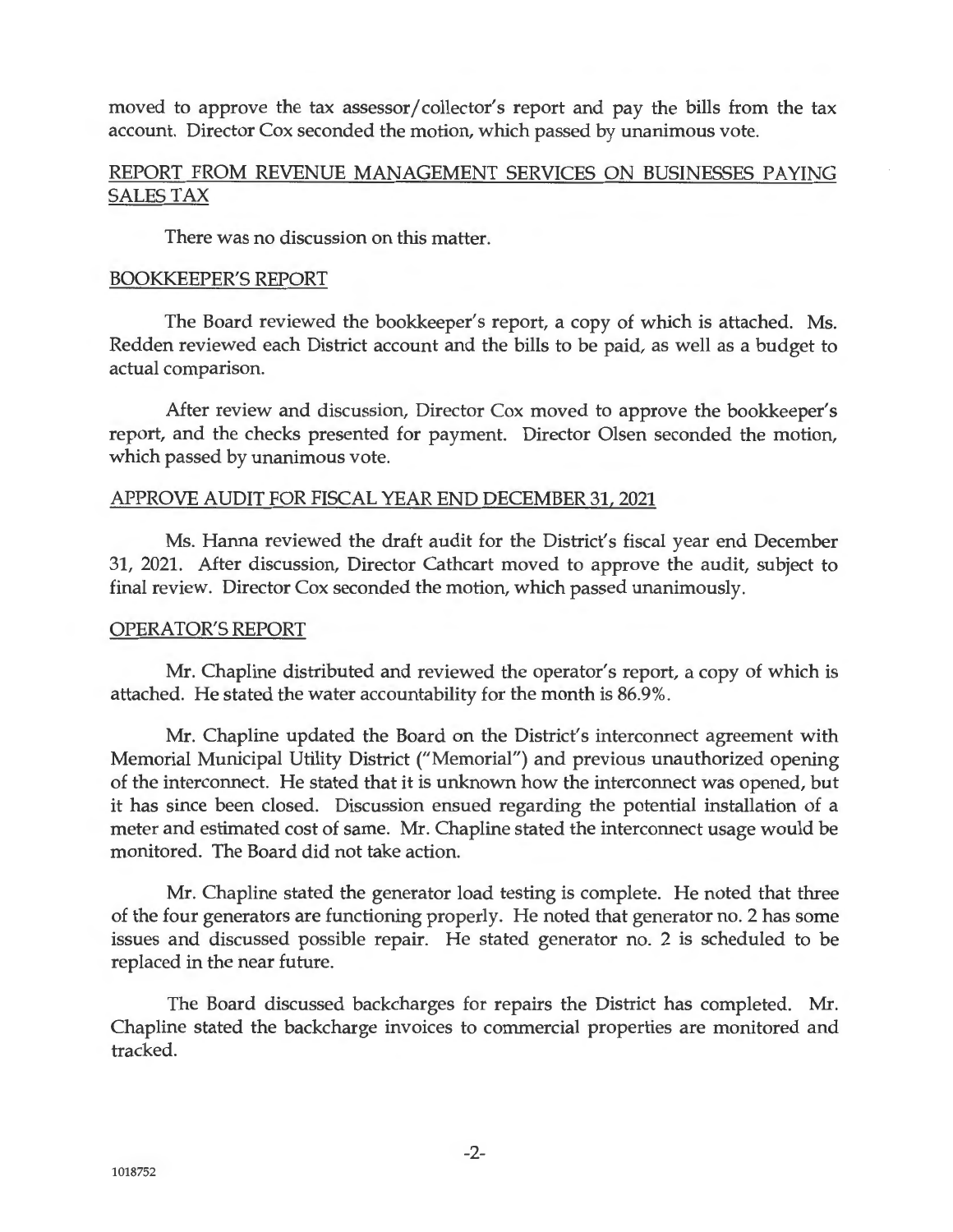# UPDATE ON REPAIRS OF ADMINISTRATION BUILDING SIDEWALKS AND LANDSCAPE RESTORATION

There was no update on this matter.

After discussion, Director Olsen moved to approve the operator's report. Director Cathcart seconded the motion, which passed by unanimous vote.

### IDENTITY THEFT PREVENTION PROGRAM

Mr. Chapline reviewed the annual report on the Identity Theft Prevention Program, a copy of which is attached to the operator's report. Mr. Chapline stated that no significant incidents of identity theft have been reported in the past year and that MDS is not recommending any changes to the policy at this time. the Board concurred not to make any changes to the policy.

# APPROVE CONSUMER CONFIDENCE REPORT ("CCR") AND AUTHORIZE AUDITOR TO DISTRIBUTE THE CCR AND FILE CERTIFICATE OF MAILING WITH THE TEXAS COMMISSION ON ENVIRONMENTAL QUALITY

Mr. Chapline distributed and reviewed the 2021 CCR, a copy of which is attached to the operator's report. After review and discussion, Director Cathcart moved to approve the CCR and authorize distribution and filing of same. Director Cox seconded the motion, and the motion passed unanimously.

#### TERMINATION OF SERVICE

The Board conducted a hearing regarding termination of water and sewer services. Mr. Chapline presented to the Board a list of delinquent customers. Ms. Johnson informed the Board that all of the residents on the termination list were delinquent in payment of utility bills and were given written notification prior to the meeting of the opportunity to appear before the Board of Directors to explain, contest, or correct their utility service bills and show reason why utility services should not be terminated for reasons of nonpayment.

Following review and discussion, Director Brown moved to authorize that because none of the residents on the list were present at the meeting nor had presented any written statement on the matter, the utility service for the customers on the list should be terminated on May 4, 2022, if their utility bills are not paid in accordance with the District's Rate Order, and direct that the delinquent customer list be filed appropriately and retained in the District's official records. Director Cox seconded the motion, which passed by unanimous vote.

#### ENGINEER'S REPORT

Ms. Hallaway presented the engineer's report, a copy of which is attached.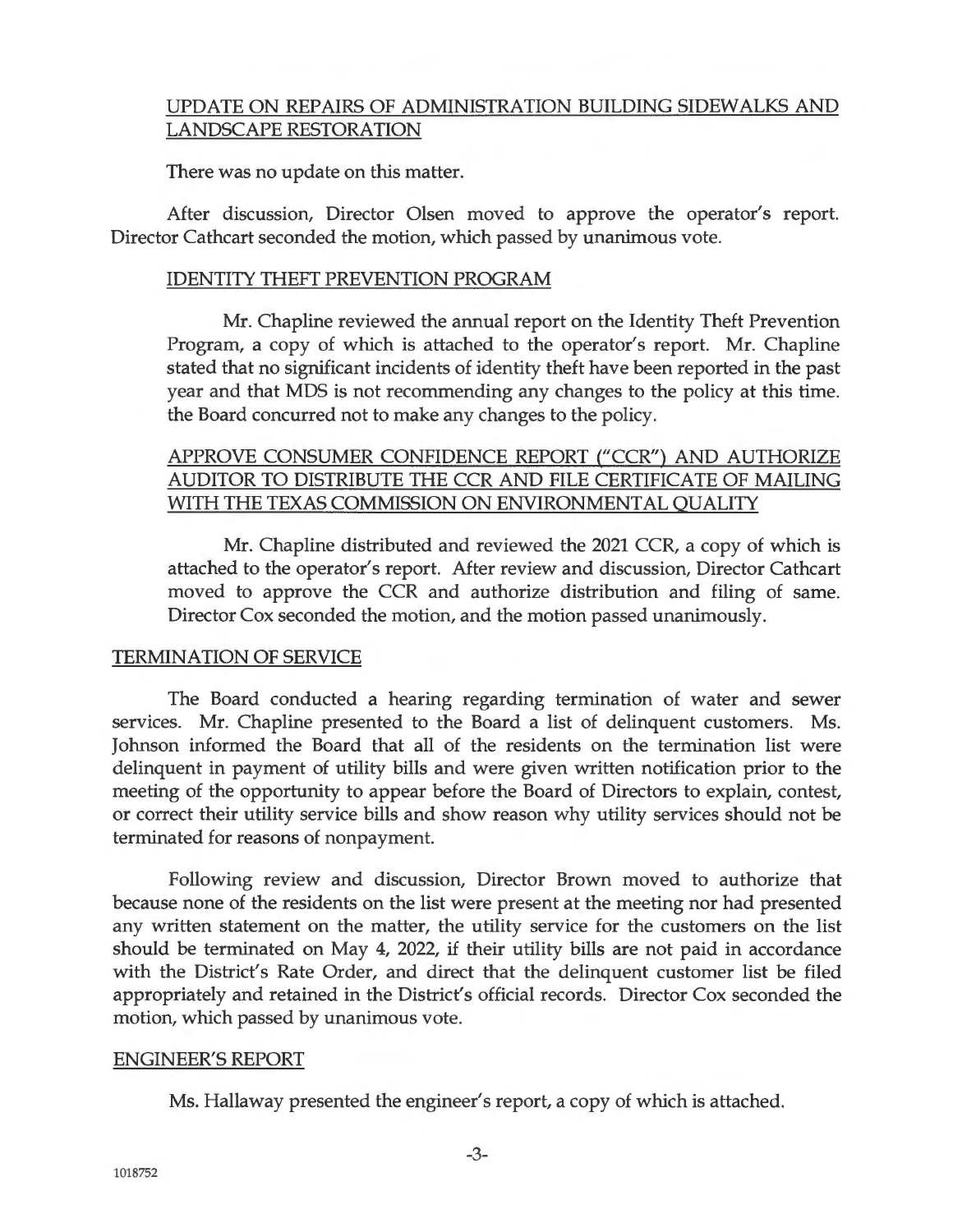# CAPITAL IMPROVEMENT PLAN ("CIP")

Ms. Hallaway stated BGE has completed preparation of the draft updated CIP for District facilities and will present it at next month's meeting.

# MEMORIAL PARKWAY, SECTIONS 1 AND 2, SANITARY SEWER LINE REHABILITATION

Ms. Hallaway stated that Texas Pride Utilities is the contractor for this project. She stated the total amount of the project is \$705,664.10. Ms. Hallaway stated BGE is awaiting the final pay estimate.

#### PARK YORK FORCE MAIN REPLACEMENT

Ms. Hallaway stated BGE will restart work on this project next month.

# HARRIS COUNTY STORM SEWER AND DRAINAGE FACILITY IMPROVEMENTS, INCLUDING ADDITIONAL DETENTION/MITIGATION AND JOINT PARTICIPATION INTERLOCAL AGREEMENT

Ms. Hallaway stated that BGE currently is under contract with Harris County for the design of the drainage improvements for Memorial Parkway and Cimarron Sections 2, 3, 4 and 5.

Ms. Hallaway stated that Harris County has redefined the Memorial Parkway project. She stated the project will include additional detention/ mitigation volume. She stated the Harris County is going to prepare the Interlocal Agreement for this project.

Ms. Hallaway stated that, due to bidding issues, Harris County may need to re-bid the Cimarron Sections 2, 3, 4 and 5 drainage improvement project. She noted this delay will impact the start date for the work. The Board requested that Harris County place physical signs with director contact information for a project representative on the streets most impacted by the project.

# WATER PLANT NOS. 1, 2 AND 4 GROUND STORAGE TANK ALTERNATE FILL LINE INSTALLATION

Ms. Hallaway stated the contractor for the water plant nos. 1, 2 and 4 ground storage tank fill line installation is Blastco Texas, Inc. Director Cathcart noted that the water plant tanks are painted two different shades of blue. Ms. Hallaway stated she would investigate the paint issue.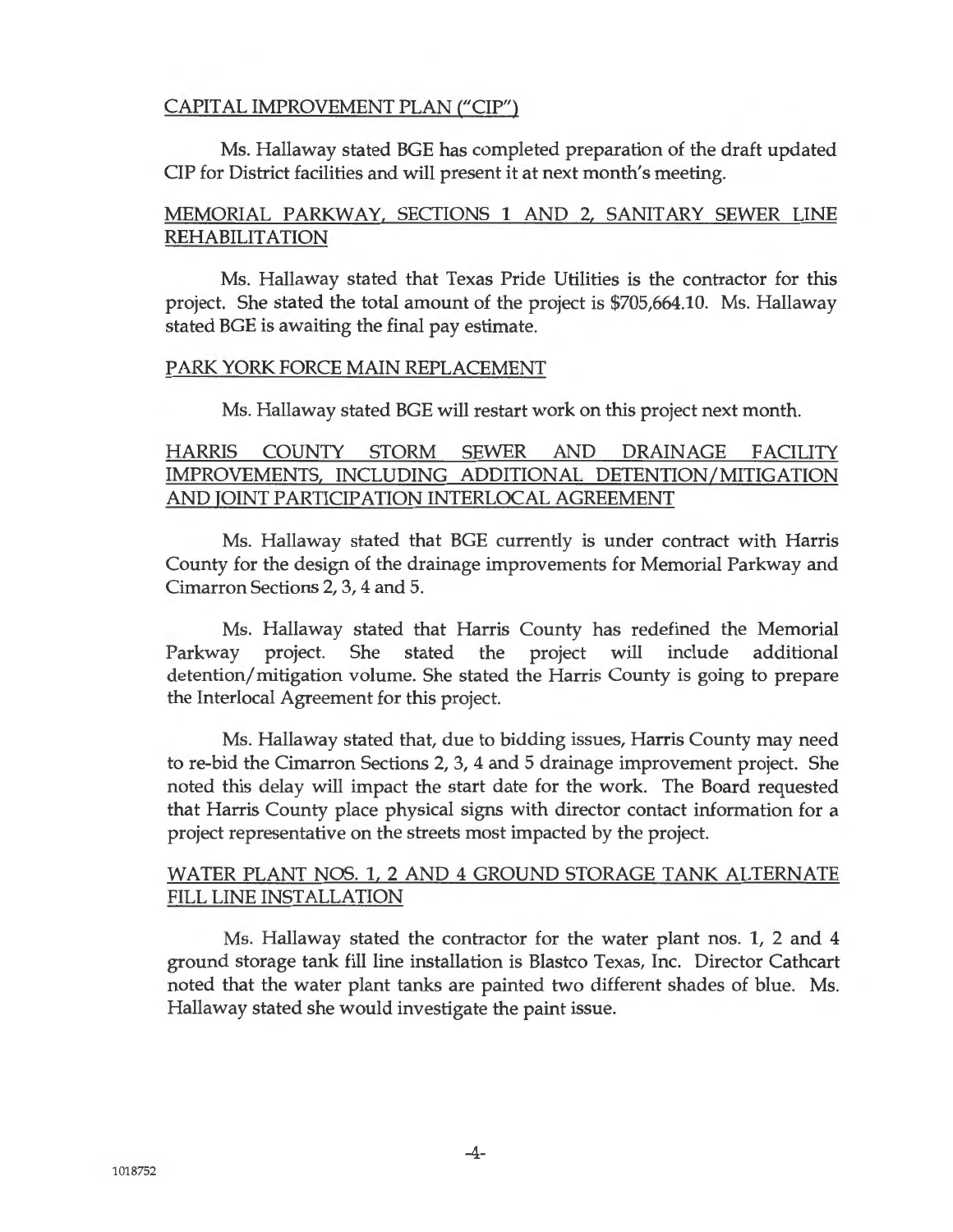# DISINFECTION SYSTEM UPGRADES AT WATER PLANT NOS. 1, 2, 3 AND 4

Ms. Hallaway stated that W. W. Payton Inc. is the contractor for this project. She stated that BGE is awaiting the final pay estimate.

### WATER PLANT NO. 2 GENERATOR REPLACEMENT

Ms. Hallaway stated BGE has received approval of the plans and specifications for the water plant no. 2 generator replacement project from Harris County. She stated bidding is scheduled for May 11, 2022.

#### POTENTIAL SANITARY SEWER FLOW REROUTING

Ms. Hallaway stated that BGE has reviewed alternatives for flow rerouting and has determined it is not cost effective. She stated BGE would prepare a memorandum summarizing their findings.

#### UPDATE ON BOND APPLICATION NO. 9

Ms. Hallaway stated BGE is currently preparing bond application no. 9 and will be able to complete preparation once the Memorial Parkway drainage improvements Interlocal Agreement is finalized.

Following review and discussion, and based on the engineer's recommendation, Director Olsen moved to approve the engineer's report. Director Cox seconded the motion, which passed by unanimous vote.

# WEST MEMORIAL MUNICIPAL UTILITY DISTRICT ("WEST MEMORIAL") SEWAGE TREATMENT PLANT MEETING AND PROPOSED PLANT IMPROVEMENTS

Director Cox updated the Board on the West Memorial Plant site and reported on the West Memorial Sewage Treatment Plant meeting.

### LEGAL CONFLICTS WAIVER

Ms. Carner reminded the Board that ABHR also represents Interstate Municipal Utility District and Cimarron Municipal Utility District. She reviewed with the Board a legal conflicts waiver with respect to the preparation of the new Wastewater Treatment Plant Agreement for the West Memorial Sewage Treatment Plant. After review and discussion, Director Olsen moved that the Board approve the legal conflicts waiver. Director Cox seconded the motion, and the motion passed unanimously.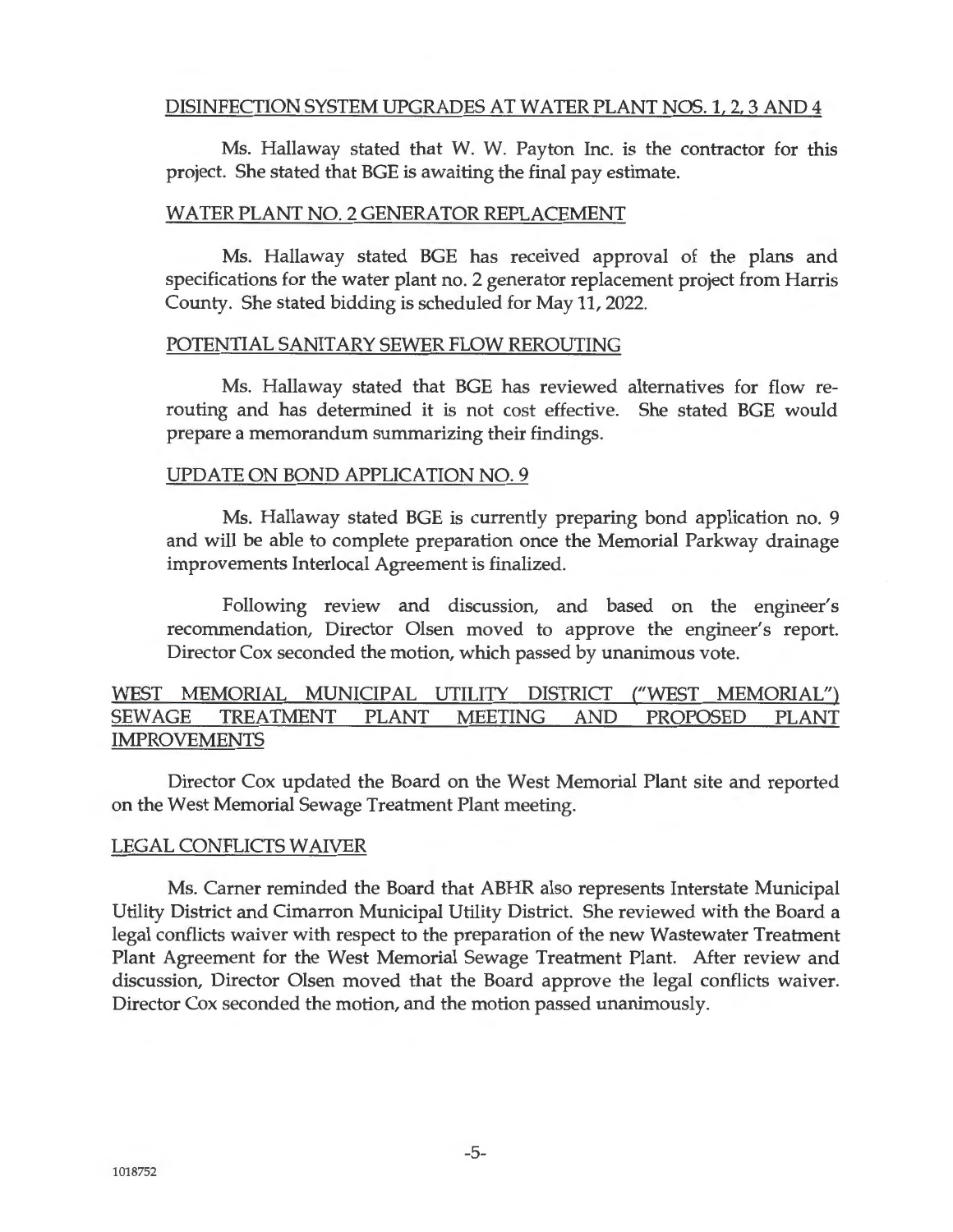# OPERATION, REPAIR, AND MAINTENANCE OF ADMINISTRATIVE OFFICE AND DISTRICT WEBSITE, COMMUNICATION, AND EMPLOYMENT MATTERS

Ms. Johnson stated the MDM Apartments at Katy requested a reimbursement of delinquent fees in the amount of \$1,487.89. She stated they provided a confirmation showing the check was received at the District P.O. Box address timely on January 15, 2022, but it was not entered into the billing system as paid until January 24, 2022.

Ms. Johnson stated a resident on Park Lane has requested a replacement trash can. The Board discussed the Best Trash contract and noted that the homeowner is responsible for replacement of the trash can. The Board requested Ms. Johnson direct residents to contact Best Trash directly for garbage and recycling matters.

Director Cathcart discussed the awning at the Administration Building and stated it needs pressure washing.

Ms. Carner stated that Memorial has requested that the District consider installing or sharing in the cost of installing audiovisual equipment at the District Administration Building for use at Board meetings. Discussion ensued.

Following review and discussion, Director Olsen moved to (1) approve the reimbursement of the requested delinquent fees to MDM Apartment at Katy in the amount of \$1,487.89; (2) authorize City Maintenance to pressure wash the awning, as discussed; and (3) deny the request from Memorial to install audiovisual equipment at the District Administration Building for meetings. Director Cox seconded the motion, which carried by unanimous vote.

### DISCUSS DISTRICT ADMINISTRATION BUILDING RENTAL POLICIES

The Board discussed the Administration Building rental policies and cleaning fees for rentals and meetings. Director Brown noted a fee of \$130.00 was collected for an event held on March 26, 2022, after the Board had rescinded the supplemental policies requiring such fee. After discussion, the Board concurred to refund the \$130.00 cleaning fee.

### WEST HARRIS COUNTY REGIONAL WATER AUTHORITY

There was no discussion on this matter.

### AUTHORIZE RENEWAL OF DISTRICT'S INSURANCE POLICIES

The Board reviewed a proposal from McDonald & Wessendorff Insurance ("McDonald") for renewal of the District's insurance policies. Following review and discussion, Director Olsen moved to accept the proposal from McDonald for renewal of the District's insurance policies and direct that the proposal be filed appropriately and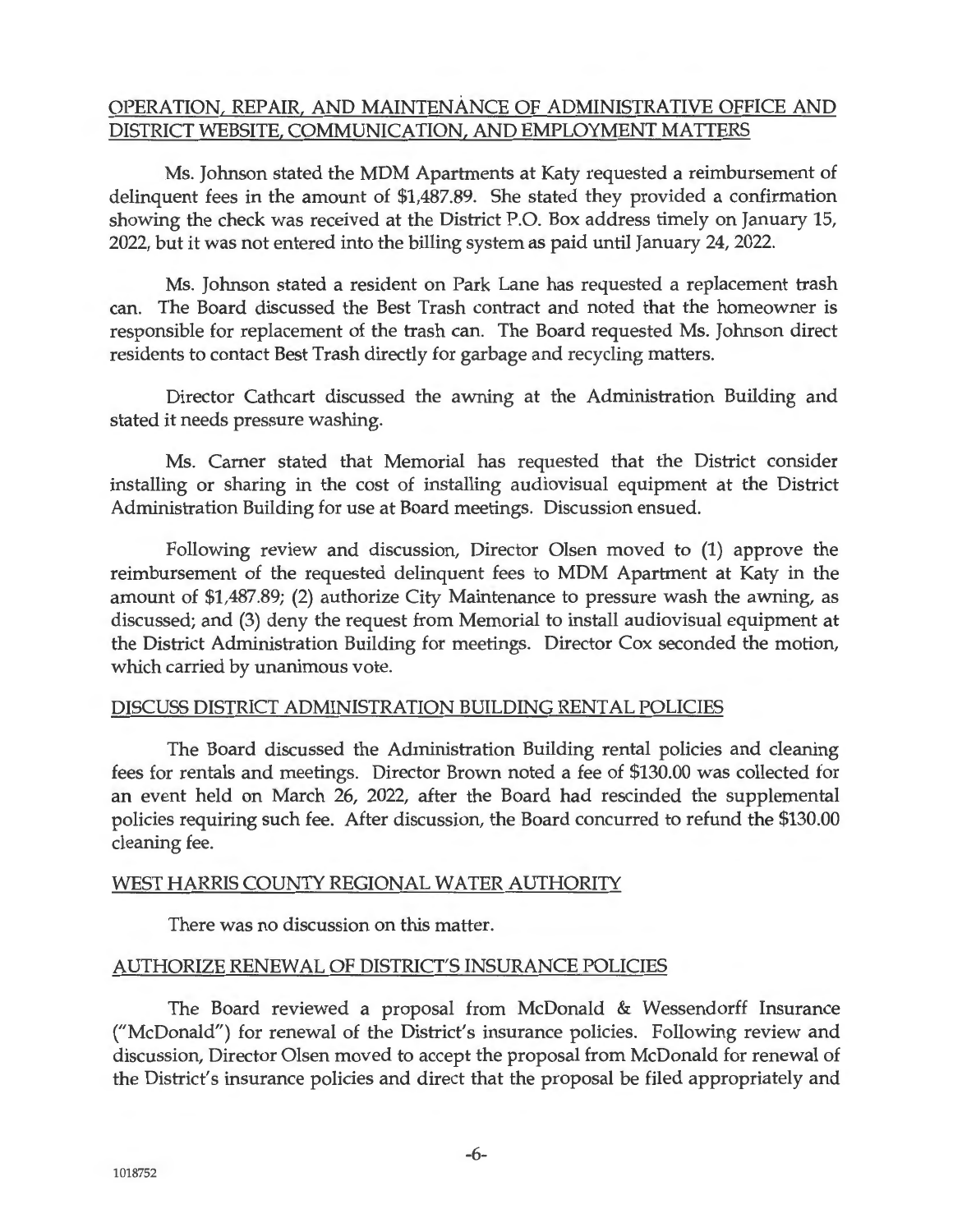retained in the District's official records. Director Brown seconded the motion, and the motion passed unanimously.

There being no further business to come before the Board, the Board concurred to adjourn the meeting.

Secretary, Board of Directors

(SEAL)